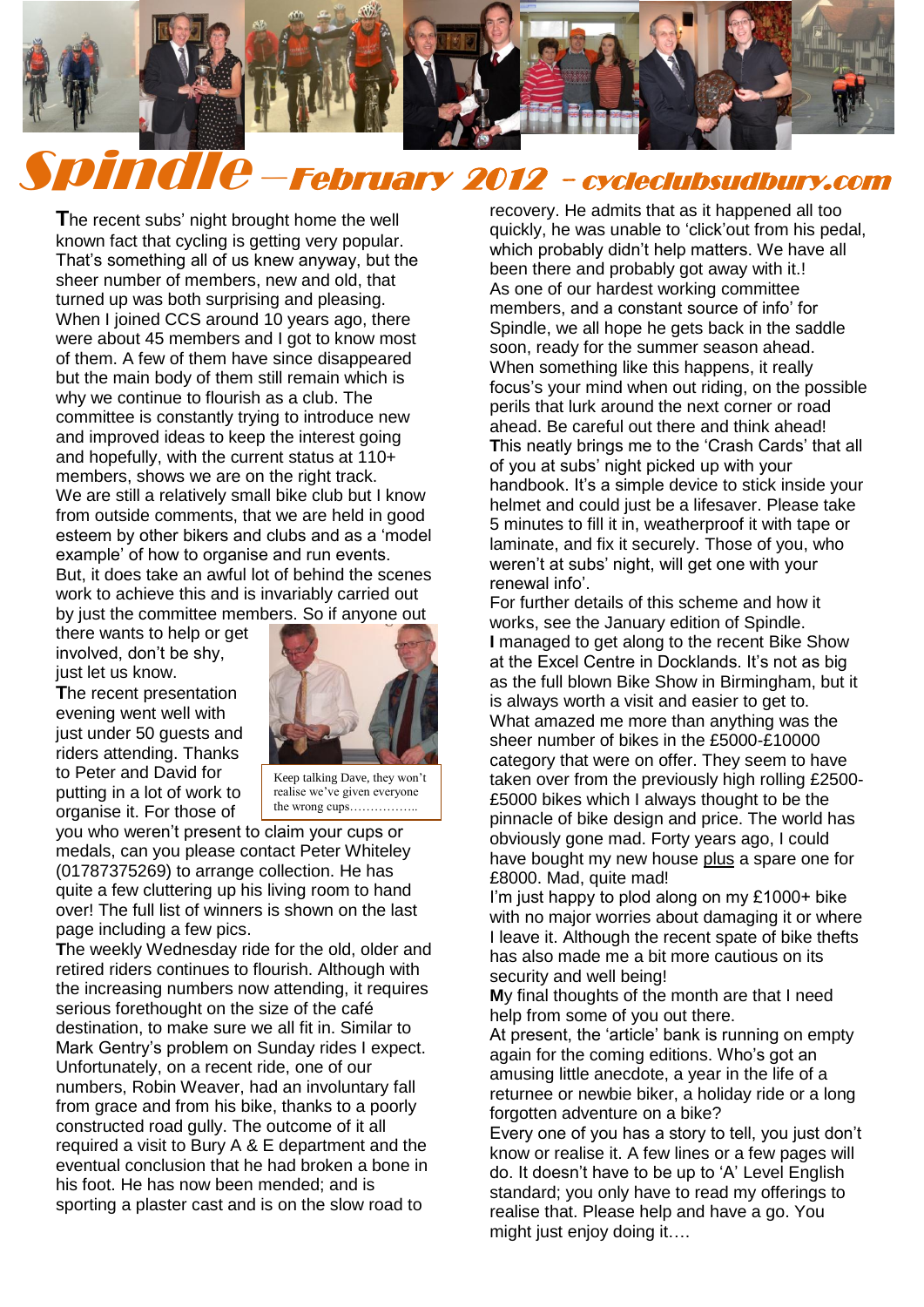**CCS**'s very own 22mile **MAD MARCH HILLY** OPEN TIME TRIAL takes place on Sunday 4th March and is rapidly getting closer!.

This event is run from Lavenham Village Hall. If you're thinking of entering (advance entries only) they must be received by 6pm on Tuesday 21<sup>st</sup> February.

If you're not thinking of entering, you can still take part – signers on, marshals, kitchen helpers etc are required. Just let Stewart Kirk know if you are able to help!

If that doesn't appeal, at least come along and support the Club and our riders – the more the merrier!

Further details on the event, how to enter, etc are on the CCS website (Homepage and Events) and in the CTT Handbook.

---------------------------------------------------------

**C**lubman of the Year. *by Robin Weaver.* I'm writing this, because I know the Spindle editor won't. Clubman of the Year is the editor, Roger Rush, for his commitment over recent years to producing our excellent and action-packed Spindle newsletter, and for his numerous other committee-related activities; photography, graphics, co-coordinating open TT results, producing one-liners at dull moments in committee meetings, etc etc.

Spindle doesn't produce itself! I know that Spindle production is always on Roger's mind during the month, rising to a crescendo about the  $20<sup>th</sup>$  of each month, then diminishing as those articles and snippets he's always cajoling people to produce start to appear, before publication at the

end of the month. All in all, a great achievement, and also a great read. Thanks Roger. Help keep him sane in 2012 by contributing something yourself. *(Thanks for the vote of* 



*appreciation by my peers...A slightly embarrassed Ed shown above!)*

## **Dieppe Raid 2012**

For the last few years, CCS members have travelled to Dieppe to take part in the 'Dieppe Raid' rides, organised by the Cyclo-Club Dieppoise (see [www.dieppetour.com\)](http://www.dieppetour.com/). The rides this year are on Sunday, 24 June; a number of different rides are available to suit all tastes, from 20 to 200k – there's even a walk.

In the past, most riders have travelled to Dieppe by car via Dover on the Saturday, returning on the Tuesday after riding the organised ride on the Sunday, and a club ride on the Monday. Others have driven to Newhaven, parked there, and taken bikes and luggage over on the Transmanche ferry direct to Dieppe. We've stayed at the Hotel de la Plage, a well-run hotel at reasonable prices on the Dieppe seafront (see

[www.hotel-de-la-plage-dieppe.federal-hotel.com\)](http://www.hotel-de-la-plage-dieppe.federal-hotel.com/). Hotel accommodation is a mixture of 2/3/4 person rooms. If you are possibly interested in coming this year, could you let me know (e-mail: [robinandpam@tiscali.co.uk,](mailto:robinandpam@tiscali.co.uk) phone 01449 741048) by 14 February.

*Robin Weaver*

#### -----------------------------------------------------------

#### **CLUB MEMBERSHIP**

ANNUAL SUBSCRIPTIONS – NOW DUE You can pay your annual subscription by post, by downloading the membership form from the Homepage of the website at…….. www.cycleclubsudbury.com, and sending it with payment payable to Cycle Club Sudbury to the membership secretary. Details of membership fees, address for payment etc are on the form. In return, you'll get a brand-new membership card, goodies and a shiny new 2012 Handbook. ------------------------------------------------------------

#### **WANTED**

I am looking for a second hand frame for my partner, who is 5ft 10", no idea what size of frame he would need. He doesn't want to spend lots of money, as he is going to try and get into Audax; he has a good level of fitness. I would appreciate if any one has any bikes they wish to sell to advise me ASAP.

Hopefully someone will reply to this. Thanks in advance. Deniece Davidson.

Contact: [d.davidson63@tesco.net](mailto:d.davidson63@tesco.net) ------------------------------------------------------------

# **\*Coaching Evening\***

The club has arranged for Daniel Coughlan from Peake Therapy at Stoke by Nayland, to give us a talk on various fitness subjects including: - Planning injury prevention/management, strength & conditioning, biometrics of cycling and bike set up. It will take place at the Stevenson Centre, off Broom Street, Gt. Cornard on *Thursday 16th February at 7.30pm***.** Entry is free (but reserve your place with Dave Fenn) and I'm sure the evening will produce all lot of useful information for biking related fitness.

------------------------------------------------------------------ **My Early Years with Bikes** *by Terry Law*

My earliest recollection of any sort of cycle was before I started infant's school at Dagenham. I had a toddler's trike and was very cross when I overheard my mother saying to Mrs Mills, who lived over the road, 'you can have Terry's trike for Alan to ride'. That's my trike I thought. However she was soon forgiven when a child's 2 wheeler appeared a little while later. This of course was at the start of the war and, with my Dad and elder brother both called up at the outset, Mum decided to get away from the bombing and we moved to Bury St Edmunds. Dad taught me to ride while he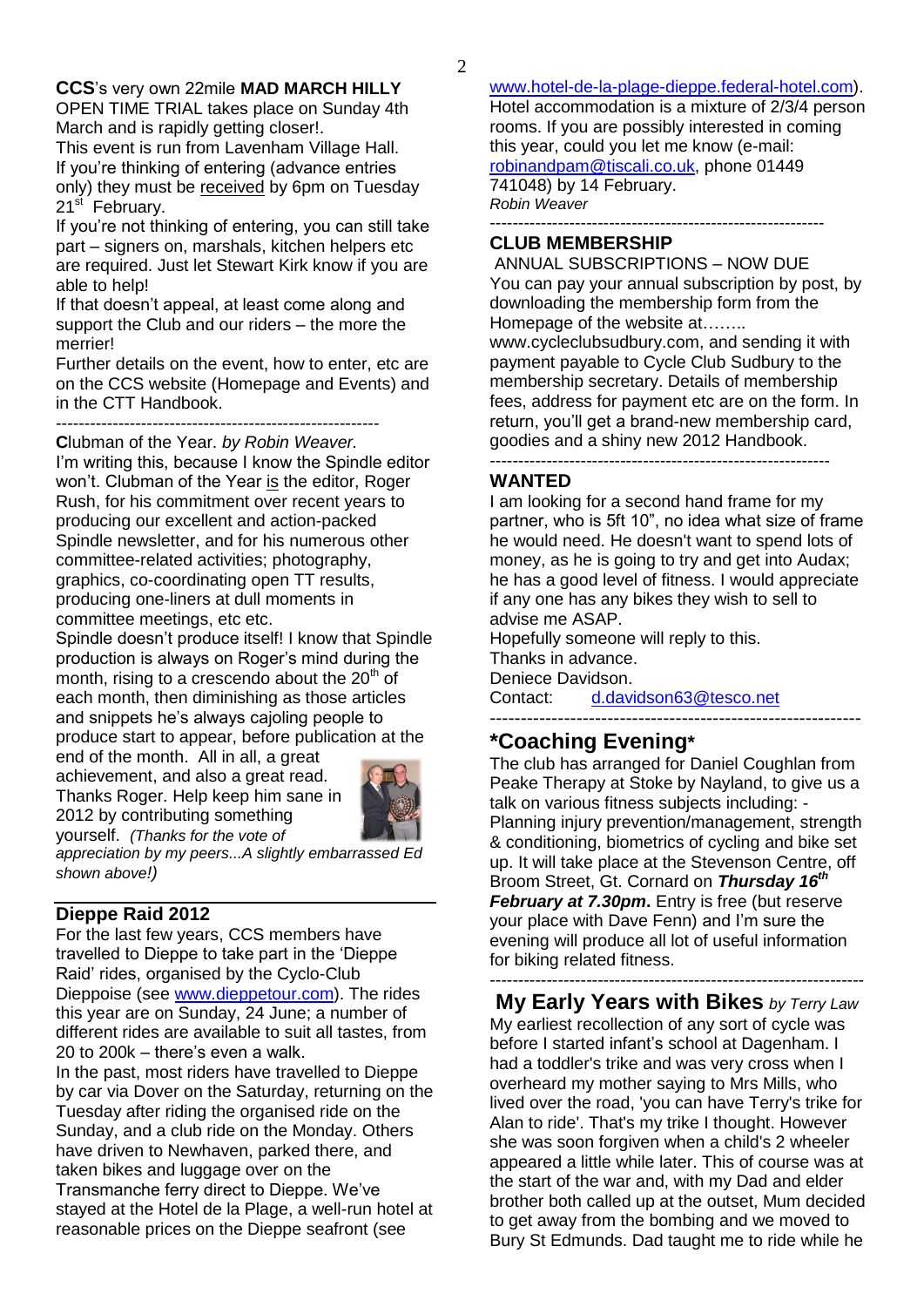was home on leave for a few days before his ship sailed; to the Med as it turned out. He told me to sit on the bike and pedal down the road while he ran behind keeping me upright by holding the back of the saddle. I didn't seem to have pedaled that far before I realised that he wasn't there anymore. Hooray, I can do it. I used that bike a lot, that and its replacement, a black utility Raleigh. Totally black, frame, wheels, spokes, rims, brakes, pedals, the lot. Metals such as aluminium and chromium where needed for the war effort.

In 1951, and back in our old house at Dagenham, Mum and Dad said they would help me buy a 'racing' bike for my  $17<sup>th</sup>$  birthday in October. I went to the Hobbs shop in Manor Park and ordered a Hobbs of Barbican 'Blue Riband' completed bike. I couldn't afford gears so I had an 81 inch (48x16) fixed wheel fitted. The first free weekend I decided to go for a ride to Southend. With a fair wind I made good time. I didn't stop at Southend but decided to come back home straight away. As I started back I realised just how strong the wind was. I died a thousand deaths on that ride and finally got home some hours later, completely spent!

A few weeks later, while at evening classes, a friend said that a chap at his depot 'did some cycling' and that I should get in touch with him. I decided to do that which was how I met John Conder. Although John was 3 months younger than me he was obviously much more experienced and in effect became 'my mentor' in those early days. I soon joined John's cycling club, the Gainsborough Road Club and started learning about 'proper cycling'. All my spare cash was spent on the bike, soon upgrading to gears, an 8 speed (48/51 and 14,16,18,21) 'Benelux' set up bought from Buckley Cycles at Dagenham (no connection with Simon's shop at Castle Hedingham). In March John suggested we enter the Castlenau CC's reliability trial. This was a 210 mile ride from Barnes to Bath and back along the A4 and, as you would expect, was a 'burn up' both ways. Starting and finishing in the dark it took us just under 15 hours to complete, well within the 16 hour time limit. We both fell asleep on the tube train journey back home! In late April I joined the National Cyclists Union and obtained a racing licence to compete in massed start cycle races as opposed to the club time trials ridden so far. The first race was at Great Easton airfield, just north of Dunmow. It was a large entry and just before the end of the first lap I was involved in an enormous crash, suffering cuts and grazes some of which I still bear the scars from today. My next race was at the same venue and with the same result, except that I lasted two laps this time. I remember when I told Dad he rather jokingly remarked 'you're improving then'. The next race (of several) was at Stapleford Tawney airfield, near Abridge, finishing without any glory mainly off the back. John however, who had an excellent sprint, finished first in one race only to come off just after the line and had to spend several days in Epping hospital. About June time the club decided to organise a club road race championship. This was to start at the Avenue Cafe (a popular cyclists' haunt) on the A127 at Hornchurch at 8pm on a Saturday evening. The course was up to Epping and along the A11 to Norwich! and return back via Epping to finish at the top of the drag after Hog Hill, some 200 miles or so. To prove that we had actually been to Norwich we each had to get a platform ticket at the station. At the due time 15 brave souls took the start. When we reached the A11 it

began to get dark and we rode on through the night without any significant attacks to arrive at Norwich



Thorp station just after dawn where we all descended on the ticket machine much to the surprise of a lone railway worker. As we started back riders quickly began to drop off. When we got to Thetford there were only three of us left, John, Bob Sergeant and me. After Thetford, John lost contact (he subsequently told me that he went to sleep in a field). At Six Mile Bottom, Bob dropped off my wheel and I carried on alone. I remember telling myself that I must keep pressing on because I knew I wouldn't be able to hold him if he caught me and jumped past. As it turned out there was no chance of that as he was even more tired than I was and finished in second place about an hour down. I managed to drag myself to the finish line just before 10.am. John, refreshed after his nap at Thetford, finished third only about 5 minutes behind Bob. I didn't wait for the others to finish but rode a final 4 miles home where I slept until Monday.

In July John suggested that we both join the British League of Racing Cyclists, an organisation which held massed start races on the road similar to those held on the continent. This was quite a big deal for us in those days as the NCU had decreed that any of their members who joined the BLRC would be banned for life from the NCU. This was subsequently rescinded when they saw their membership hemorrhaging away. The next Saturday John and I rode up to Collier Row to meet Tony Phillips. He was the secretary of the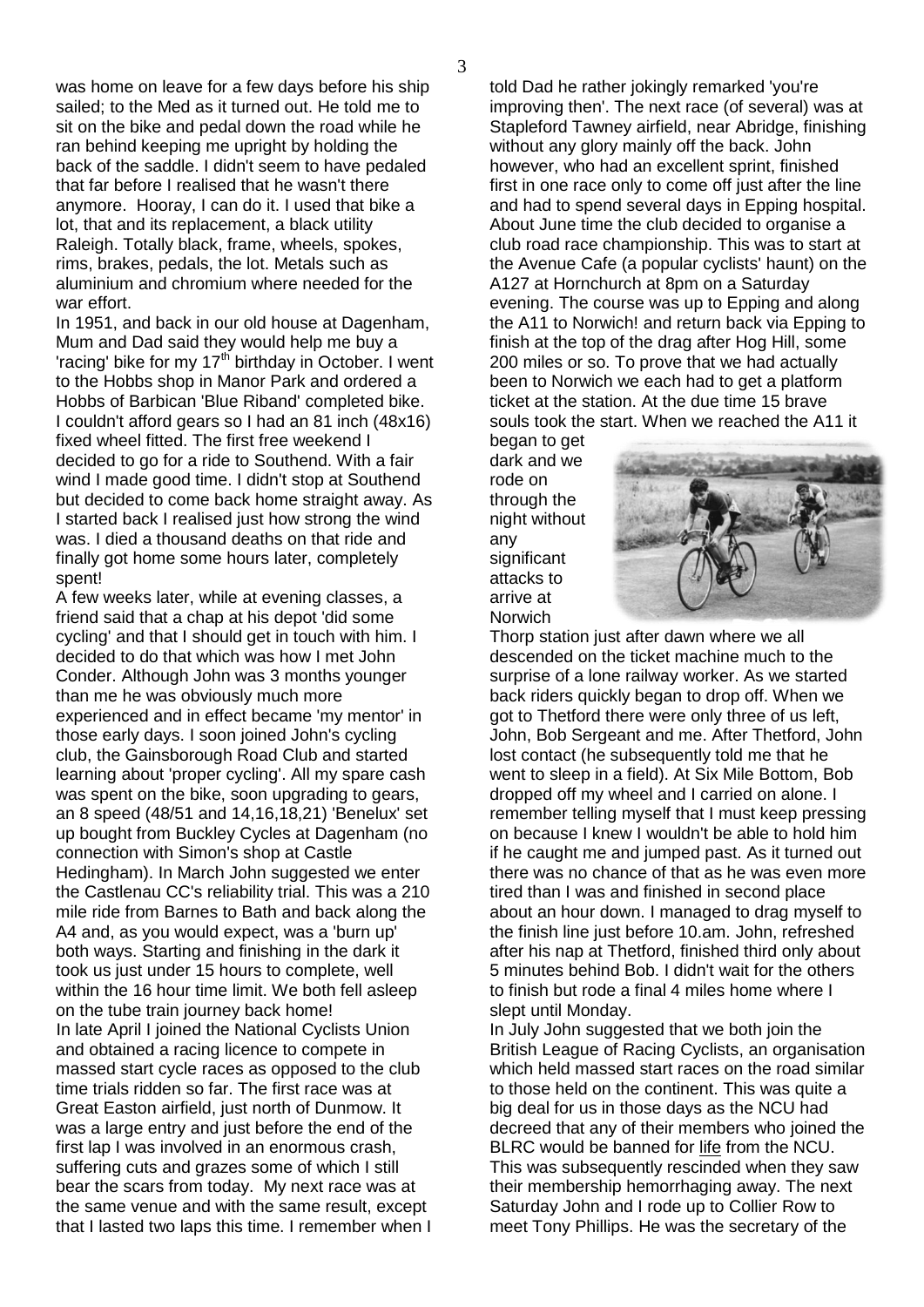Romford Racing Club which was without any doubt the best club in the country at the time. In the 51 Tour of Britain the London North regional team consisted solely of Romford riders and so for the 52 Tour they were invited to enter a team of their own, the only club team in it. In addition they also had 2 members, Dave Bedwell and Derek Buttle, riding for trade teams. Tony was very helpful and arranged our membership applications and also gave us a spare copy of that year's handbook to find some races to enter. The first race I entered was a 2 up TTT with John, 2 laps of a 15 mile course in Northants.I couldn't afford a racing jersey of my new club so Mum, ever resourceful having lived through 2 world wars, cut a band around the chest of a white Tshirt, dyed the top and bottom emerald green (club colours) and sewed the white band back on – voila!, my racing jersey. Luckily before the race one of the club members gave me one of his old racing jerseys so there was no more dyed Tshirts. On the Saturday, we rode up to Market Harborough, where the start was the next morning, and found somewhere to sleep at the local YMCA. The race turned out a bit of a

disaster. John, always a fast starter, went off like the proverbi al bat



out of hell and I could just about hang on his wheel. By the end of the first lap his exertions began to take their toll and I ended up doing the second lap at the front myself. Not the text book way to ride a team time trial.

The second race, a road race, was at South Mimms in Hertfordshire. There was a slight problem as the race was 72 miles long and, as junior riders, we were only allowed to race up to 50miles. A club member suggested we enter and, on the day, tell the organiser that we had left our race licenses at home, a fairly common practice then. The race went well although John had mechanical trouble and retired after about half way. After 7 times up the notorious Botney Hill we had lost about half the field and with about 3 miles to go, there were only 20 or so left in the bunch. In the sprint for the line I kept my wheel in front and managed to hold on to win by a half a length, my first open win.

Dad, who had lung cancer and was in Oldchurch Hospital, had taken a turn for the worse and could now no longer speak. Mum saw him on Monday and when she told him that I had won he gave a

little smile. That meant a lot to me. He passed away that night.

After the race I posted my racing licence to the organiser for my win to be recorded. A  $1<sup>st</sup>$  place would promote me to second category. I got it back a few days later with a note saying that I was disqualified as I was a junior category rider and the race was over 50 miles long. When I told Sid Aldridge, one of our club officials and a T of B rider, he told me not to worry – he would sort it. After he got back from the next area committee meeting all was resolved. I was now a second category senior (I had my  $18<sup>th</sup>$  birthday a few days previously). That was my last race in 1952. Later in the year I had a medical for national service and on Jan  $8<sup>th</sup>$  I went to RAF Padgate for the start of my 2 years in the forces. Unfortunately I was only able to ride in 3 races during that period, night shifts made it too difficult, and I remained a 2<sup>nd</sup> category rider until I was released to civvie street in 1955*. (I look forward to the next chapter..Ed)*

**Diary Dates……………………………………..** *11th February 2012 Amis Velo Sportive ride.* Start at Boxted (Essex) village hall. 9.00am onwards with 15, 30, 45 & 60mile routes available. See [www.amisvelo.com](http://www.amisvelo.com/) for details. *16th February 2012 Thursday.* Coaching Evening with Daniel Coughlin from Peake Fitness. At Stevenson Centre, Gt. Cornard. See page 2 above for full details.

*4 th March 2012. Sunday*. *CCS Mad March Hilly* Open 22mile Time Trial. H.Q. at Lavenham village hall. See details above on page 2 *29th April 2012 Sunday* CCS Audax rides from Woodham Mortimer: 100 & 200km

*26 May 2012 (Saturday)* CCS Audax rides from Long Melford

Peter Whiteley has taken over this CCS Club sponsored event from Andrew Hoppit and offers two new rides from Long Melford Village Hall. **1***) Edmunds Folk go Paddling* 208km

The route goes through the lanes to Dedham and Manningtree and then on to Harwich to see the harbour and the sea. Riders return over the Tendring plateau and the Dedham Vale to the start for refreshments before doing a circuit round Bury St Edmunds via Wickham Street, West Stowe and Ixworth and Preston St Mary. The route has a high point of 123m but don't confuse that with 1450m of climbing over the whole route! East Anglia isn't quite that flat. There are various café opportunities along the route.

#### **2***) Edmund's Kingdom 105km*

A circuit of Bury St Edmunds where King/Saint Edmund is buried, who some folk think should be the Patron Saint of England. As with the 208km ride we go to West Stowe via Wickham Street, but then past Ixworth to a control at Langham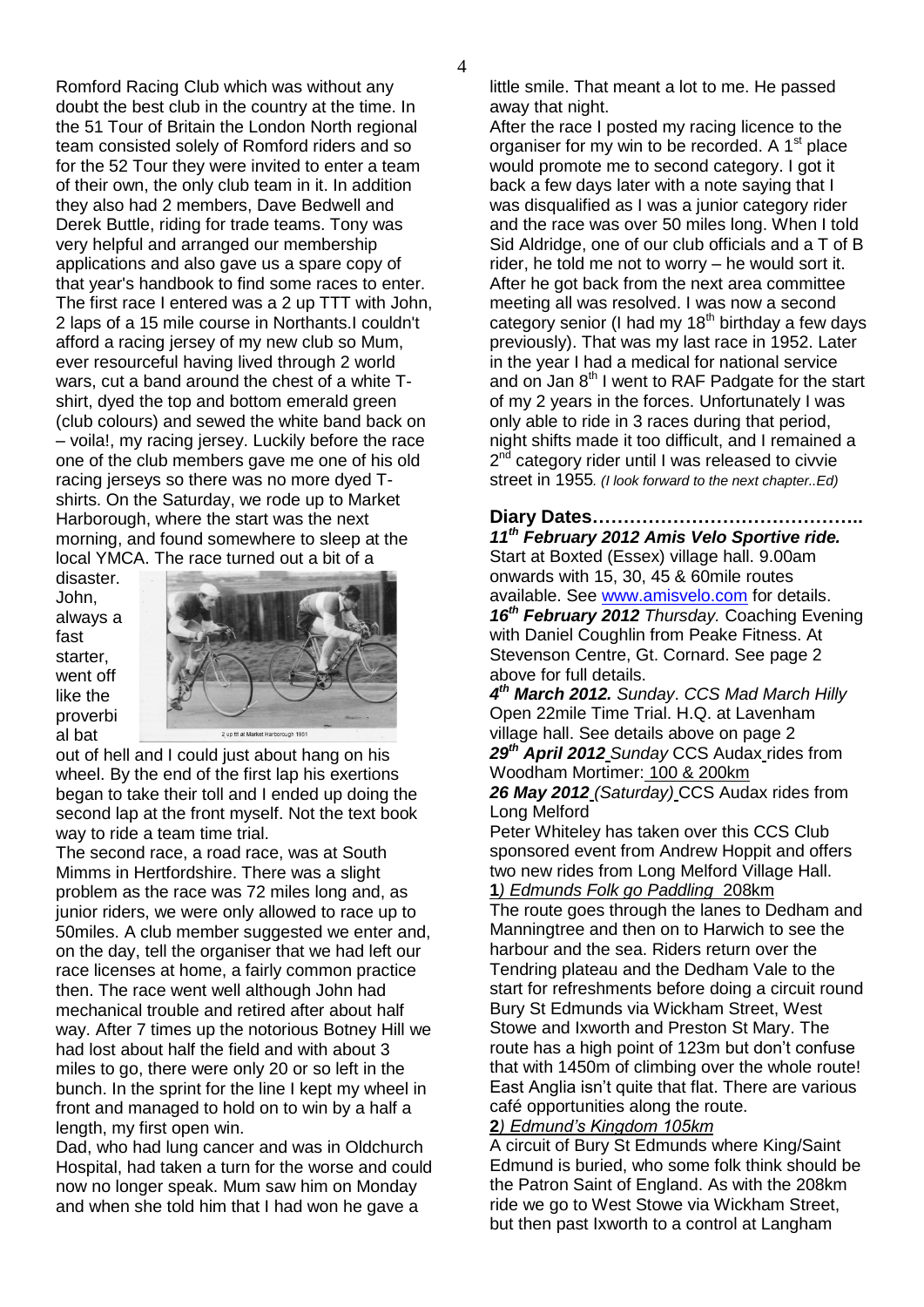before turning south to Lindsey and then west back to the finish. Again, a high point of 123m, but a modest 705m of climbing.

It will be good to see a knot of riders in orange and black participating, but some help is also needed: (offers to Peter please)

1) Supervising car parking to maximise use of space. (You can then ride in the 100k) 2) help with refreshments from 07.00 to 09.00 /

11.52 to 17.00 and some on to 22.00.

3) A marshal (or two) at Harwich near the pier (which has a good café) from 09.42 to 11.24. 4) A marshal or two at Langham (near Ixworth) from 10.54 to 12.48 also handing out some snacks and water. A car will be needed.

### *24 June 2012* (Sunday)

*Suffolk Miles for Memories*

This is a sponsored ride supporting the work the Alzheimers Society carries out.

Some of you may know that Peter Whiteley was roped in to help organise this event in 2011. He arranged 100k, 100mile (160k), and 200k routes starting from the Green King Social Club in Bury St Edmunds and used quiet lanes and roads in the area. Getting out all the direction signs was a hell of an effort, but he felt the effort was worth it with over £50,000 raised for the research work into this awful condition.

With slightly modified routes, and refreshment (free/included) stations every twenty miles or so we plan to repeat this well-received event in 2012.

It does clash with the Windmill Audax but is much nearer home, and sports a barbeque at the finish. It's £15 to enter and £35 minimum sponsorship is asked for.

Either ride or offer to help with marshalling or putting out signs. (via Peter, thanks). *See their website at:- "Suffolk Miles For Memories"* ---------------------------------------------------------------

## **The Sweden Tour 1978**

#### *By Peter Whiteley*

Colin Dales invited me to join him for some cycle touring in Sweden the year before I married Ruth. Some of my memories are very hazy like which bike was I riding, but others very clear, about things like the itchy woollen cycle shorts with the chamois leather pad that I rinsed out every night! I've still got them but the elastic has gone. *(Do they still fit! - Ed)*

Col took his famous large Caradice saddle bag, and I two canvass pannier bags with enough clothing for three days riding so we rested on the fourth while the washing dried. Also included were two spare tyres as ours were an odd size in Sweden. Carrying food was only a problem on Sundays when everything was closed. Otherwise every village had a well stocked Spa shop with cool cartons of milk, fruit juice, or yogurt to drink

and they were open late enough that you could buy ingredients for supper and breakfast when you were near the youth hostel.

I do remember one hot Sunday carrying 'extra' weight in food and cycling north up this long long road with false

summit after false summit. Col was in front with his head down and missed the elk I



saw in woodland clearing nearby. That was the only relief. I was knackered when we arrived at Sunne only to find the hostel and every hotel were full for a religious festival. The next nearest hostel was a further excruciating 30miles away! It was the only time we didn't find plenty of room. We had cycled to Harwich and travelled on a luxurious ferry which sported a wonderful smorgasbord to Goteborg. (It put our cross Channel ferries to shame.) Thence we rode between the lakes Vanern and Vattern before turning north to Hagfors and Sunne. We later stayed on a Norwegian farm where Col had

worked some years earlier, before returning down the coast to catch the ferry home. Swedish rural roads are built on gravel ridges with a metre of good asphalt between the



continuous white carriageway-edge-line and the road edge, which is reserved for cyclists and for slower moving traffic to ease onto to facilitate overtaking. So, good cycling, enhanced by the smell of wild strawberries which often grew on the gravel. There was freer fruit too as raspberries and bilberries grew wild in the woodland. Locals were often seen with buckets hanging from their handlebars carrying this bounty home for winter consumption.

We did encounter a few unmade roads but they may well be surfaced by now.

I don't remember any mechanical problems. One special highlight was finding a small national park with a wonderful rocky cliff where once the Baltic had overflowed south or westwards in a waterfall as wide as Niagara now is. You will have seen pebbles being whizzed round in potholes in mountain streams – here, there were some like huge cauldrons!

As a young woodworker and craft teacher I was in awe of Swedish design, but we only found one shop selling such modern graceful stylish stuff. Most furniture shops only sold heavy dark traditional items! I was staggered.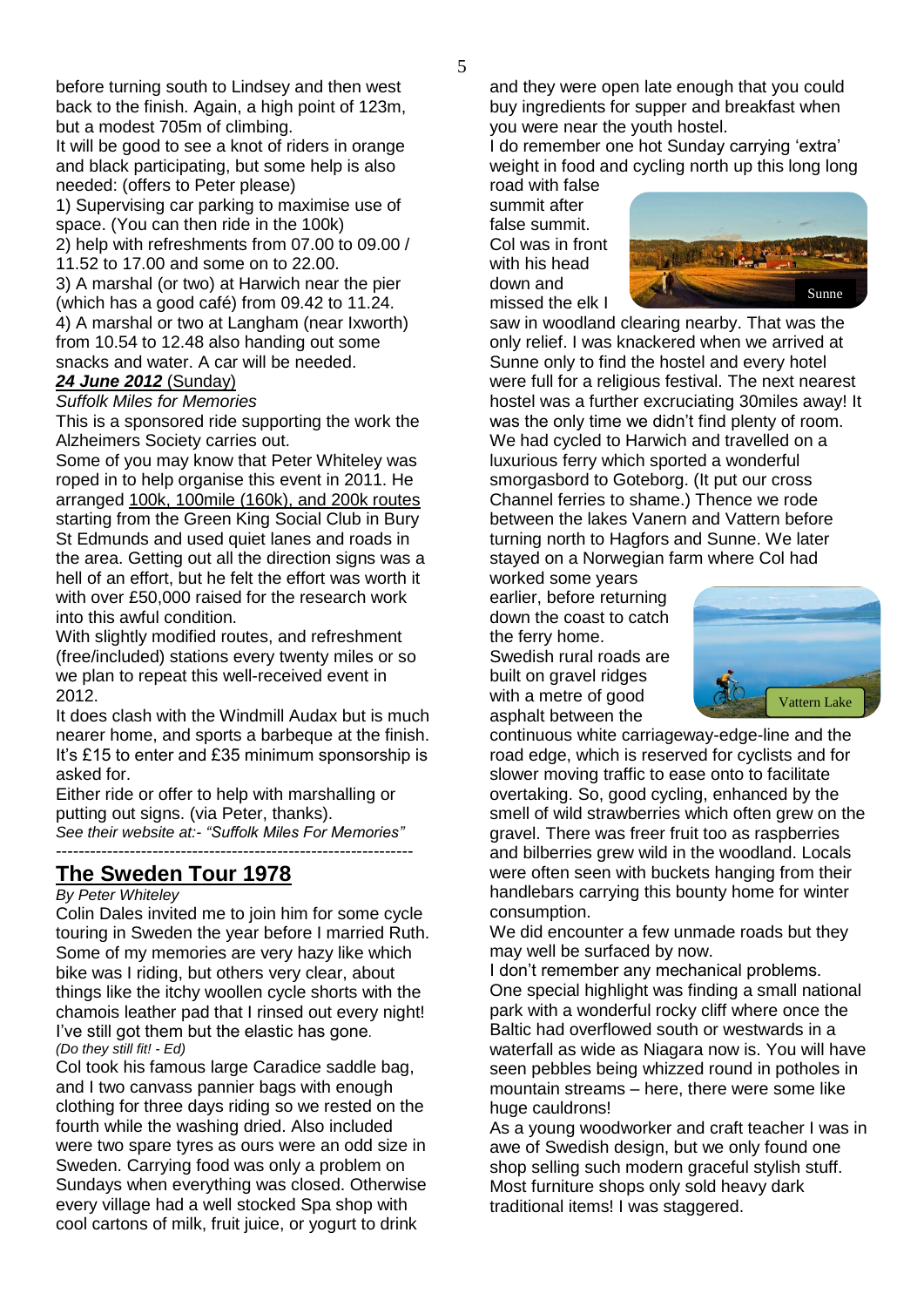I only remember one day of rain and I was then using a cycling cape and sweating underneath. The many small lakes often sported a bit of sandy beach and a diving board out on a pontoon which were well used by the local villagers, and were open to anyone.

We also saw strings of lights going into the woods from villages where, in the long dark winter villagers would practice their cross-country skiing. Sweden is a great country for cycling with wonderful views and light traffic on well maintained roads. Remember that when we went, shops were still closed in Wales on Sundays. Maybe they are open in Sweden now too, which would be real luxury. ----------------------------------------------------------------

## **C.C.S. Reliability Ride**

Despite some unfavourable conditions in the form

of early morning fog and freezing temperatures, an amazing collection of 138 riders turned up for this event. This beat the



previous record by over 30 and was all the more surprising considering the conditions. This number included 45 CCS club members which was very good to see. Well done to all of you who took part for braving the elements. Organiser Brian Webber's only headache was having to ship in extra supplies for the refreshments at the end of the ride. Another well run event by Brian and his helpers which was rightly applauded by many of our visiting cyclists as the best in the area!

# **An Epic Experience from Long Ago.**

----------------------------------------------------------------

That ancient 'tribe', the Rovers of Colchester, held their annual chariot ride, through the lands of the peninsula of the Tend.

On the appointed day, soon after sun rise, warriors of the many tribes of the east, gathered at the Rovers encampment at the village of the Great Brom. All the chariots were of many bright colours, and fashioned from precious metals. The likes of ally-min, tin-tain; and some from the fibres of carbon, and all were adorned with precious jewels. These being from the: - cams-of-pag, shim-man, ren-olds, sim-plex, strong-light and many others.

At the appointed hour, the great chief of the Rovers, Geoff the Keeb, consulted his sun-glass and sent them on their way. But behold, as they reached the road that would take them on the first part of their journey, through the landes of

Ard-leigh, the gods summoned a mighty gale. All the young warriors drove their chariots at great speeds, as if there was no wind at all. Soon, the two old warriors, Mack-er-Demus and Tony the Sheepard were left far behind. Nevertheless they struggled on valiantly over the first mighty range of mountains; through the land of Dead men and onto the great river at the Mist, the dwelling place of the sacred grey-white birds.

On they struggled over more mountainous mountains, through the field of Brad, and the territory of Wrab-the-ness, which was the land of the great warrior Herman, the conqueror of many great audaxes. Onwards and upwards they crept, past the great mill of the Courts of Dover, and the Little Oaks and Great Oaks who screeched and groaned in protest at the gods who sent such a raging wind to batter them.

As they reached the village of Beau-mont, old Mack-er-Demus dismounted his chariot and sank to the ground, and cried out in anguish. "Sod this, I've had enough, I'm going back the short way!" On hearing his words, Tony threw his hands up in horror, and beseeched him not to do such a thing, and to think of the wrath of the great goddess Julier that awaits and would scorn him, she, the Baker of many fine cakes, sponges and buns. Mack-er -Demus listened, and saw the wisdom of his words. He rested awhile and did consume many bars from Mars.

The two warriors mounted again and continued over the last range of mountains that would take them to the great Walt of Naze on the shores of the mighty sea of the north. Here their spirits did rise, as they changed direction and had the mighty wind on their backs. Now they drove their chariots at great speeds of 15 k per hr. On and on they sped, through the lands of Frinton-of-the gates and the green land of Thorpe and Tendring; where their spirits rose even higher, as they saw in the distance the great tower at the cross of Horsley They knew that they had almost completed their journey. At last they arrived back at the Rovers

encampment and were greeted with kind words of praise; "Where the devil have you been? We've been waiting here for hours and all the young warriors have long since departed!" The elders of the Rovers plied us with their fine beverages and food and we were made whole again.

And so ended this epic adventure. Mack-er-Demas

*(a.k.a. Mac McDermott)*